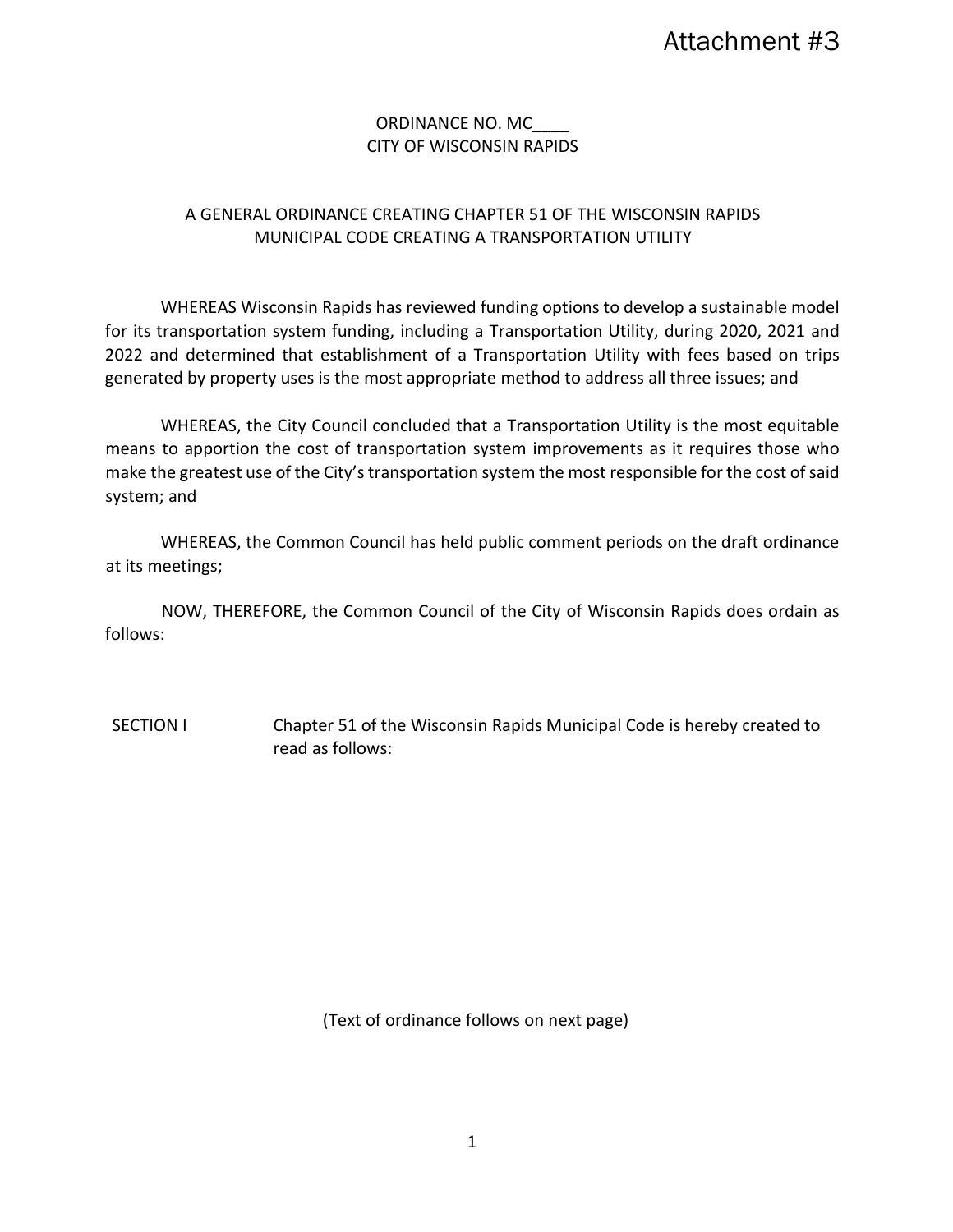- 51.01 Findings And Declarations of Policy
- 51.02 Establishment
- 51.03 Authority
- 51.04 Interpretation
- 51.05 Severability Of Ordinance Provisions
- 51.06 Definitions
- 51.07 Transportation Utility Fund
- 51.08 Transportation User Fee
- 51.09 Determination of Transportation User Fee
- 51.10 Exceptions, Credits and Waivers
- 51.11 Appeal
- 51.12 Billing And Collection of Fees

### 51.01 FINDINGS AND DECLARATIONS OF POLICY

The City of Wisconsin Rapids finds that the management of the transportation system within the City of Wisconsin Rapids is a matter that affects the health, safety and welfare of the City, its citizens and businesses, and others in the surrounding area. Timely maintenance, construction and reconstruction of the City's transportation system ensures safe and efficient travel throughout the City. A sound transportation system enhances livability, property values and economic vitality. A transportation utility provides an equitable, sustainable source of funds for the maintenance, construction, and reconstruction of transportation infrastructure under the jurisdiction of the City of Wisconsin Rapids. The Common Council has reviewed funding options to develop a sustainable model for its transportation system funding, including a Transportation Utility, during 2020, 2021 and 2022 and determined that establishment of a Transportation Utility with fees based on trips generated by property uses is the most appropriate method to address all three issues. In order to protect the health, safety and welfare of the public, the City of Wisconsin Rapids is exercising its authority to establish a Transportation Utility for transportation management services. The City is acting under the authority granted by Chapters 62 and 66 of the Wisconsin Statutes, including but not limited to Sections 62.04, 62.11, 66.0101, 66.0621, 66.0627, 66.0628, 66.0809, and 66.0811.

#### 51.02 ESTABLISHMENT

There is hereby established a Transportation Utility in the City of Wisconsin Rapids. The operation of the Transportation Utility shall be under the supervision of the City Engineer.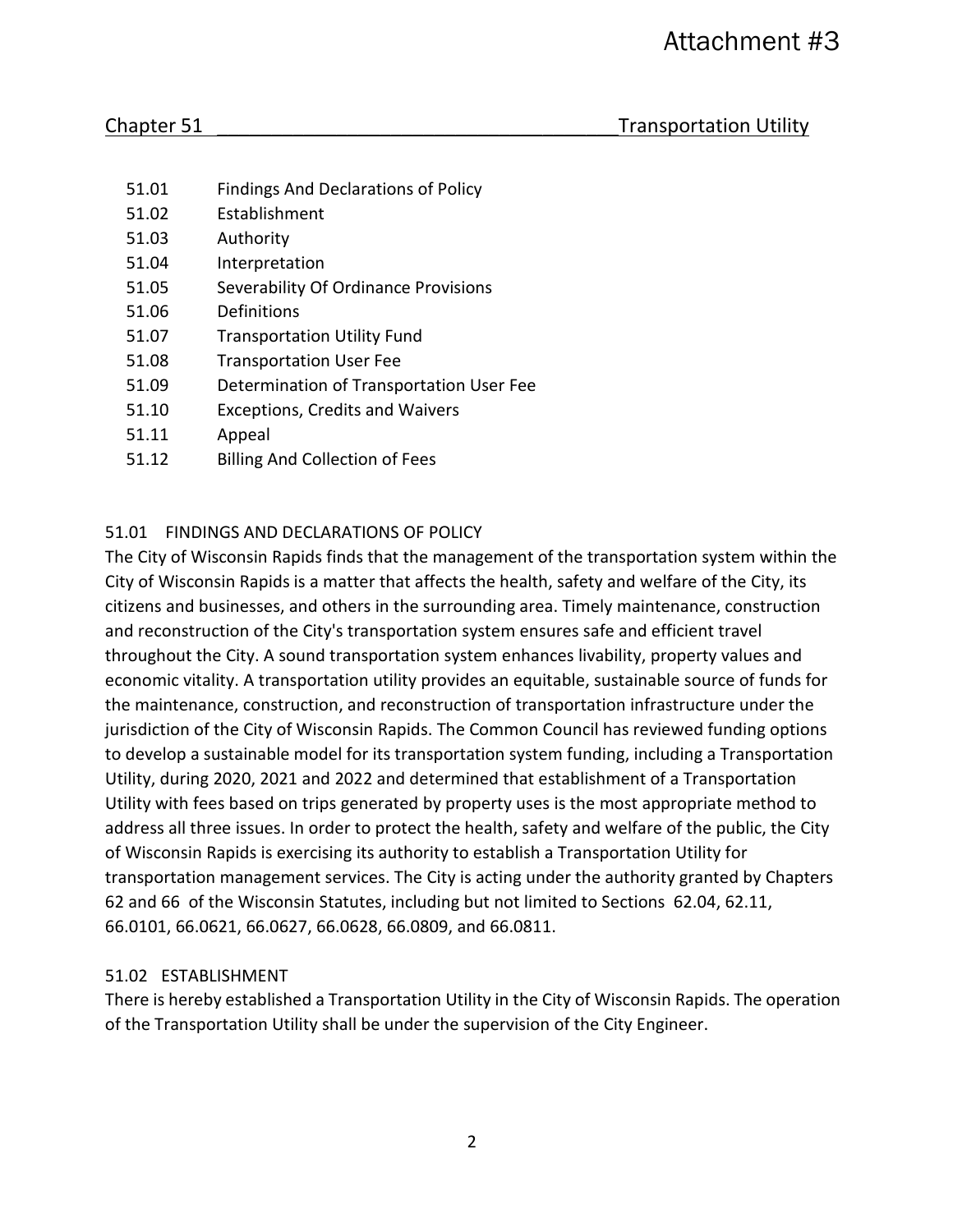# 51.03 AUTHORITY

- (1) The City, acting through the Transportation Utility, may acquire, construct, lease, own, operate, maintain, extend, expand, replace, repair, conduct, manage and finance such facilities, operations and activities, as are deemed by the City to be proper and reasonably necessary for a transportation system. These facilities may include, without limitation due to enumeration, roads, streets, sidewalks, and such other facilities as will support the management of a transportation system.
- (2) Street sweeping, snow removal, and stormwater management activities are hereby excluded from the financial and operational authority of the Transportation Utility.
- (3) The common council hereby designates the City Engineer to administer and enforce the provisions of this ordinance.

# 51.04 INTERPRETATION

In their interpretation and application, the provisions of this ordinance shall be interpreted liberally to secure the ends sought hereby and shall not be deemed a limitation or repeal of any other power granted to the City by Wisconsin Statutes.

# 51.05 SEVERABILITY OF ORDINANCE PROVISIONS

If any section, provision, paragraph, word, or portion of this ordinance is adjudged unconstitutional or invalid by a court of competent jurisdiction, the remainder of this ordinance shall not be affected thereby and shall continue in full force and effect.

# 51.06 DEFINITIONS

As used in this chapter, the following terms, phrases, words and their derivatives shall have the meaning given herein:

- (1) ASSESSED PARTY: Person or entity who received, prior to the date of the adoption of this Chapter, a special assessment from the City with a designated period of time wherein payment for assessments could be made, and said assessments are still within the installment period had the person or entity chosen to pay in installment payments, and who still owns the same parcel as of the date of the adoption of this Chapter.
- (2) CITY ENGINEER: The person appointed by the City Common Council to oversee the City's Engineering Department, or his or her designee.
- (3) DEVELOPED PARCEL: A parcel or legal portion of real property, on which an improvement exists or is in the process of being constructed. Improvement on developed property includes, but is not limited to buildings, parking lots, outside storage, and other uses that impact the transportation system.
- (4) DEVELOPED USE: The use of a parcel based on how the owner or occupant(s) uses the improvements on the parcel.
- (5) GROSS SQUARE FOOTAGE: The area of all structures located on a site, measured along the exterior walls of such structures, and including but not limited to enclosed courtyards and stairwells, but not including fences and parking areas which are not enclosed within a building.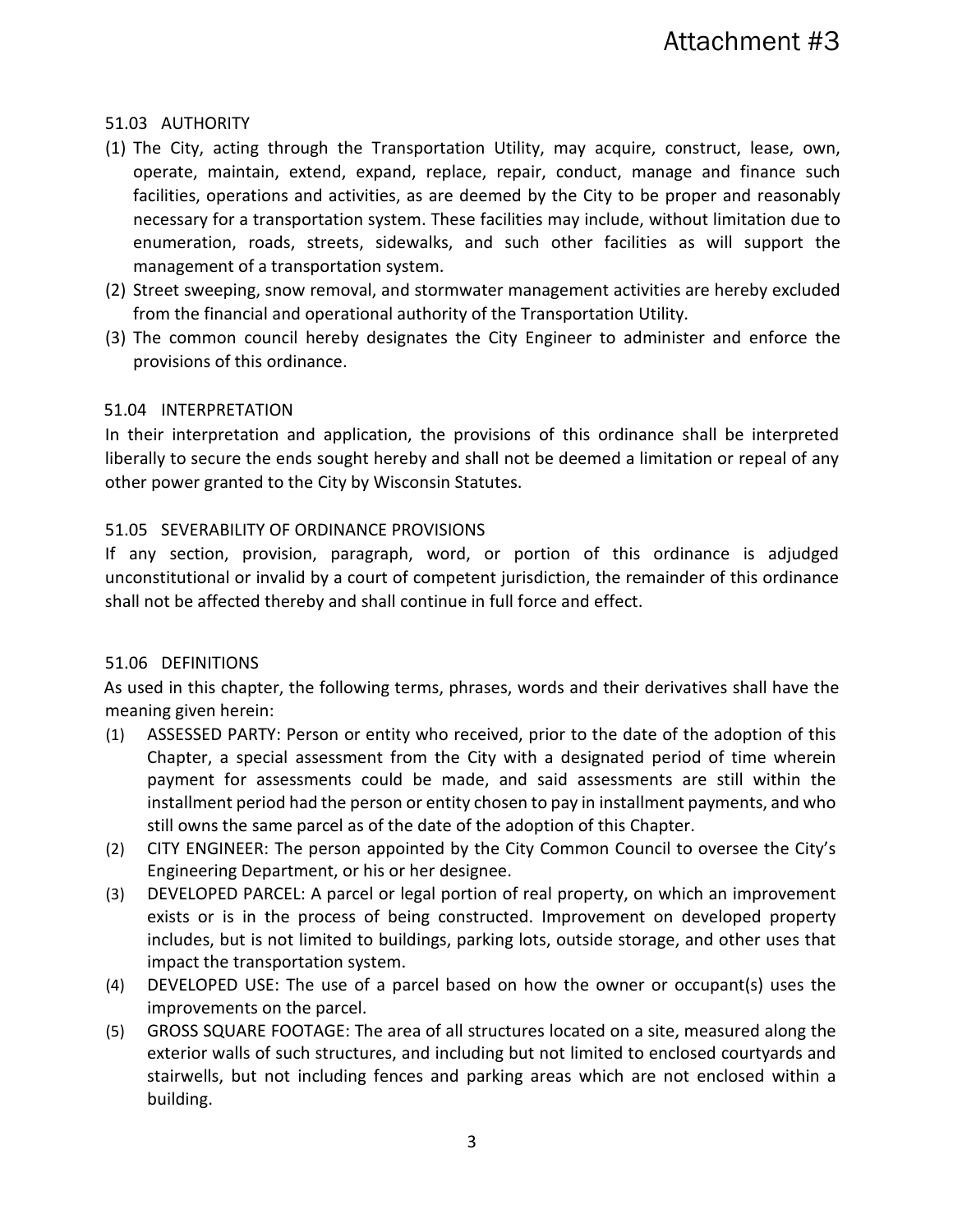- (6) ITE MANUAL: International Traffic Engineer's Manual, 11<sup>th</sup> Edition September 2021, published by the Institute of Transportation Engineers as may be amended from time to time.
- (7) TRIP: A single one-direction person or vehicle movement with either the origin or destination inside a study area. A trip has an origin and a destination at its respective ends.
- (8) TRIP GENERATION RATE: The number of vehicle trips on an average weekday, as determined by reference to the ITE Manual.
- (9) UNOCCUPIED: Completely empty, uninhabited and unused, including no janitorial, maintenance, or other regular activities.
- (10) UTILITY ACCOUNT CUSTOMER: The entity in whose name a water, sanitary sewer and/or stormwater account exists and who is responsible for payment of charges for said account.
- (11) UTILITY ACCOUNT: The entity to which the Transportation User Fee will be charged.
- (12) VACANT: A residential building that is not occupied by any inhabitants, or a commercial building that is completely empty, UNOCCUPIED and/or unused continuously for at least 3 months.
- (13) UNDEVELOPED PROPERTY: An unimproved property, having no assessed improvements or built infrastructure.

51.07 TRANSPORTATION UTILITY FUND.

- (1) Revenue generated by the Transportation Utility shall be used only for the following:
	- (a) Transportation related administration costs
	- (b) Street pavement preservation activities (grind/inlay, slurry seal, crack seal, chip seal, or other generally accepted means of maintenance)
	- (c) Street construction and/or reconstruction activities on City streets
	- (d) Sidewalk construction, or reconstruction of sidewalks identified on the official street map
	- (e) Street lighting and appurtenances
	- (f) Traffic control and signalization maintenance, construction or reconstruction

All fees collected pursuant to this Chapter shall be deposited in the City's Transportation Utility Fund. The City Engineer shall prepare an annual budget, which is to include costs related to the operation of the Utility. The budget is subject to approval by the Common Council.

#### 51.08 TRANSPORTATION USER FEE

- (1) Every owner of developed property shall pay a Transportation User Fee
- (2) The fee shall be based on the developed property's direct and indirect uses of, or benefits derived from the use of the transportation system.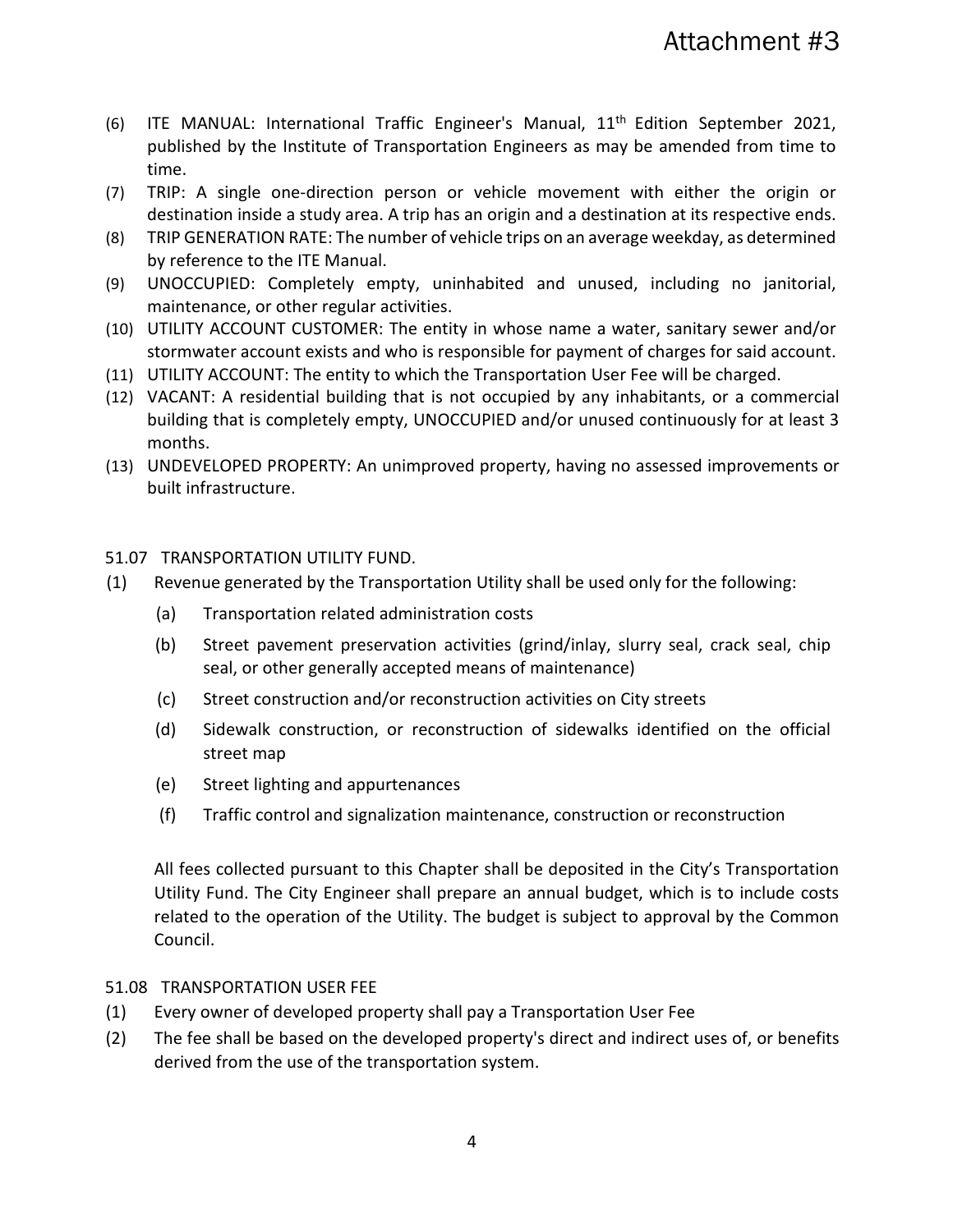- (3) The fee imposed under this chapter shall become due and payable from and after the effective date of this chapter, and for property developed after the effective date of this chapter, from and after the date the property becomes developed.
- (4) The Transportation User Fee imposed under subsection (1) of this section may be paid by the owner, occupant, business or anyone designated by the owner; however, if the Transportation User Fee is not paid promptly, when due, the City shall proceed to collect such charges from the utility account customer in any manner provided by law, including a levy on the property as a special charge pursuant to Wis. Stats. Section 66.0627. The mailing of a bill for such charges to the owner will serve as notice to the owner that failure to pay the charges when due may result in them being charged pursuant to authority of Wis. Stats. Section 66.0627, which may result in the unpaid charges to be placed on the tax roll of the benefitted property.
- (5) The fee imposed under this Chapter shall begin with utility bills issued on or after the effective date of the adoption of this ordinance.

### 51.09 DETERMINATION OF TRANSPORTATION USER FEE

- (1) The Transportation User Fee shall be comprised of a base fee and a trip fee as identified in Table A:
	- (a) Base Fee —a fee that is equal for all utility accounts that recognizes that each utility account is receiving a uniform benefit of access to the transportation system and includes administrative costs and those fixed capital, operating and maintenance costs of the transportation system that are not recoverable by the usage fee or other confirmed revenue source. The base fee is determined by dividing the total amount of fixed base costs by the total number of utility accounts.
	- (b) Trip Fee  $-$  a fee on each utility account that is determined by multiplying the number of trips assigned to the utility account by the per-trip rate. The per-trip rate is determined by dividing the total utility budget as identified in Table A (not including the fixed base costs budget) by the total number of trips generated by all utility accounts. The number of trips assigned to each utility account is calculated using land use trip generation rates from the ITE Manual as amended multiplied by a scale factor (i.e., square foot, etc.) and adjusted where appropriate by a deduction factor (i.e., seasonal land uses, K-12 school year, seasonal park properties, direct State or County road access and partial State or County road access).
- (2) The base fee and per-trip rate shall be in an amount set forth from time to time by resolution of the City Common Council and as shall initially be established in Table A. Staff shall present the City Common Council with a draft resolution proposing an adjustment based on the proposed transportation system improvements budget for the projected improvement program time frame. A resolution to increase the transportation utility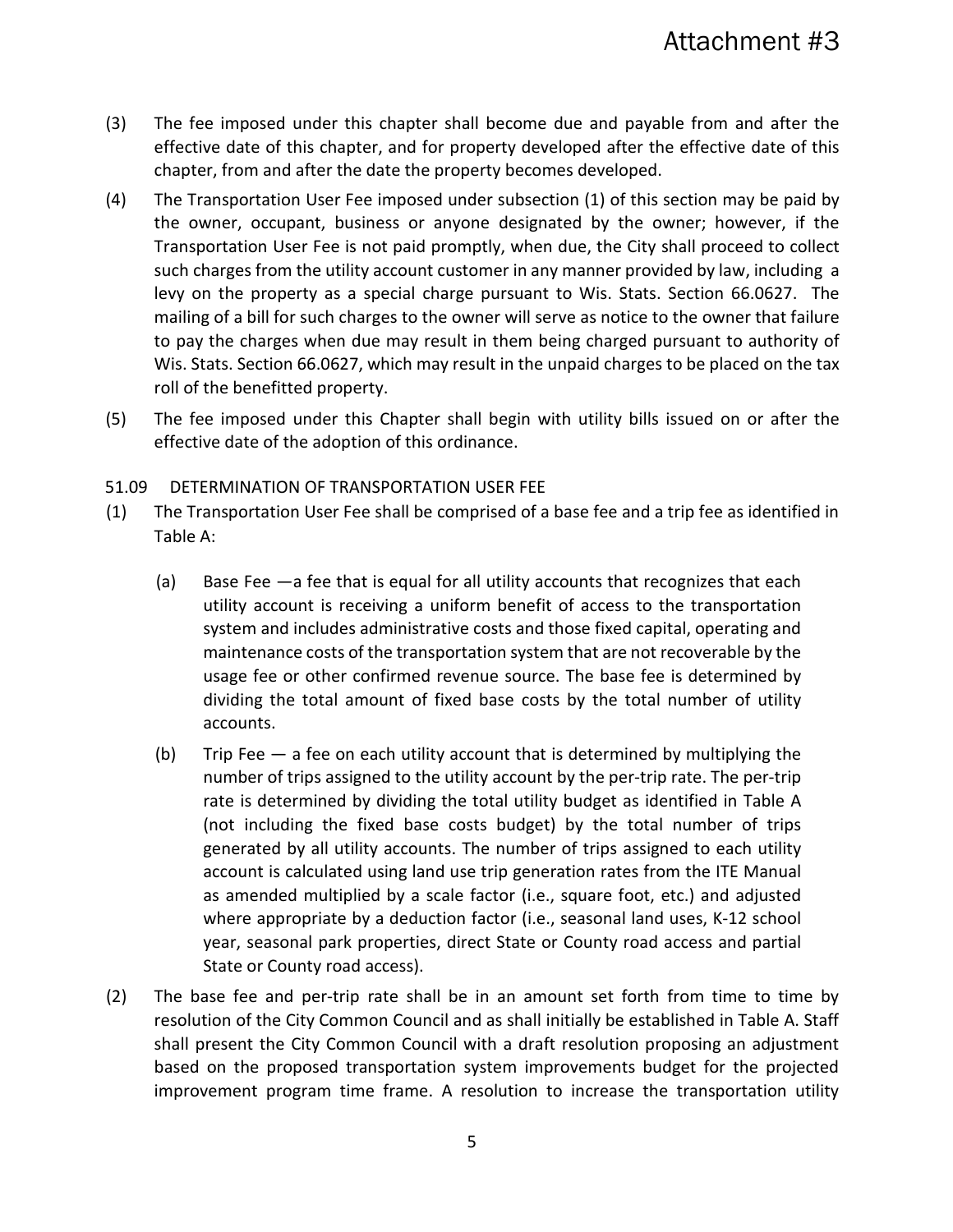budget above the CPI-U (Consumer Price Index for all urban consumers for the 12 months ending August 31 of the preceding year) shall require a 2/3 vote of all members voting. Any adjustment of the charge shall be effective on the date determined in the resolution.

- (3) For each utility account, the City Engineer shall determine the category of use from the ITE Manual that shall apply to each developed utility account within the City. In the absence of a specific use category from within the ITE Manual for a particular developed use, the City Engineer shall determine the appropriate category by interpreting the ITE Manual and assigning the category that most accurately reflects the traffic generated by the particular developed use. After determining the appropriate use category for a developed parcel, the City Engineer shall use the trip generation figures for the assigned use category from the ITE Manual to calculate the usage fee using the per-trip rate in the most current resolution. The City Engineer may require and consider the results of a traffic study, provided that such study shall be conducted by a registered professional engineer in conformance with the methodology outlined in the WisDOT Bureau of Traffic Operations Traffic Impact Analysis Guidelines, latest edition, Chapter 3, part B titled "Traffic Volumes." The determination of a use category shall not be considered a land use decision for land use planning.
- (4) If the use of a property changes such that its use category either increases or decreases trips, the person responsible for the property must notify the City Engineer within 30 days to obtain a new determination regarding the Transportation User Fee for that property. The request shall be made on forms provided by the City that the property owner will need to complete and submit with information pertinent to the request. The new fee will be applied with the next City services billing. If the utility account customer neglects to notify the City, and the change would result in a lower monthly Transportation User Fee, no refund will be made for the time between when the change was made and when the City became aware of the change. If the change would result in a higher monthly Transportation User Fee, the City will calculate the amount owed back to the time the change was made and apply that to the next City services billing.
- (5) The model shall be reviewed periodically as determined by the Common Council and if there is any significant change in the ITE Manual.

## 51.10 EXCEPTIONS, CREDITS AND WAIVERS

- (1) Exceptions to Fee. The following shall not be subject to the Transportation User Fee:
	- (a) Parking lots which are not associated with any services or uses other than public parking.
	- (b) Undeveloped publicly owned parkland, open spaces, and greenways, unless public off-street parking designed to accommodate the use of such areas is provided.
	- (c) Undeveloped properties.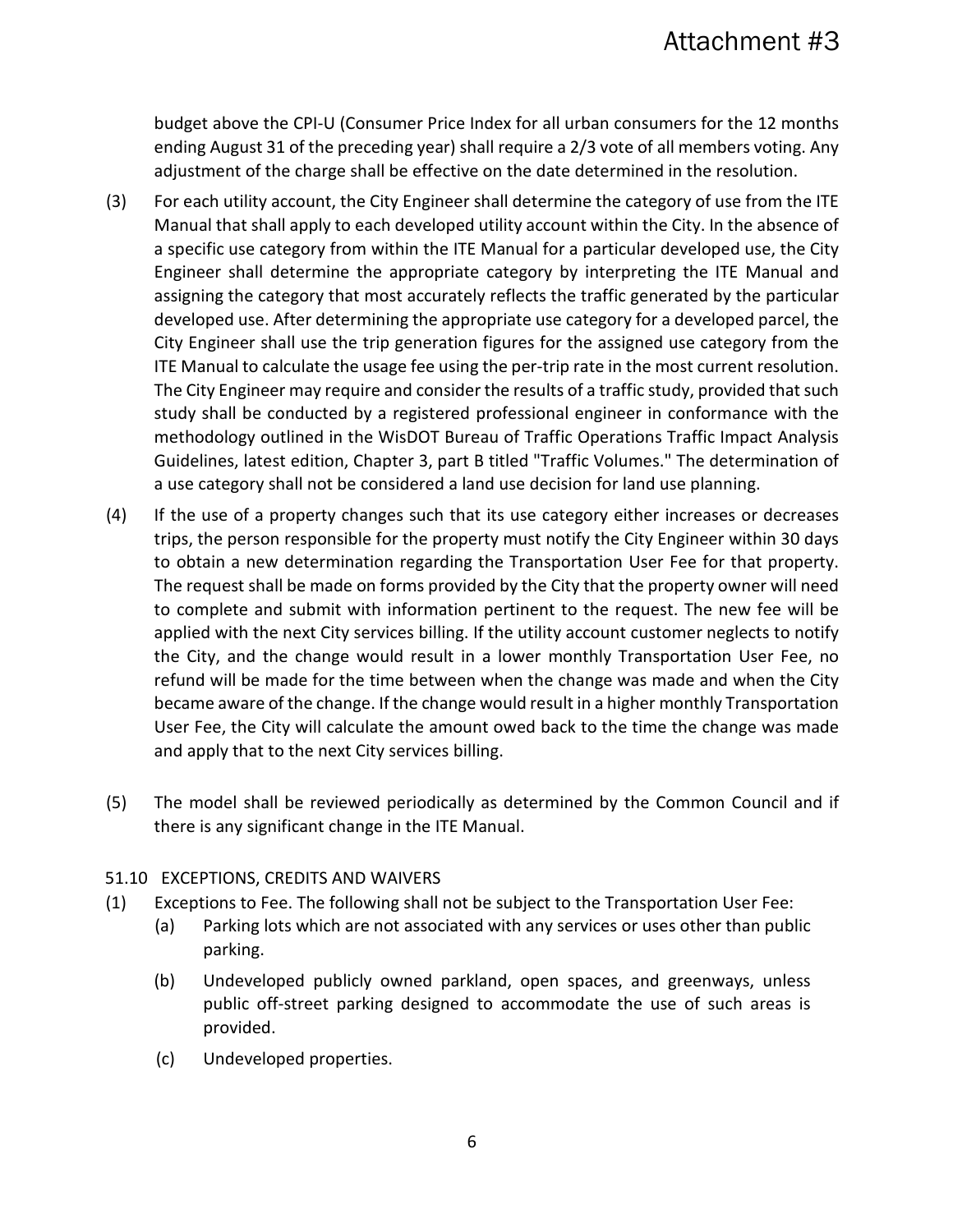## (2) VACANCY FEE CREDIT

- (a) When any property within the City becomes vacant, a credit in the amount of the trip fee may be granted if the utility account customer notifies the City Engineer in writing 30 days prior to the anticipated date of vacancy, and continues said notification every month thereafter of vacancy, and shall sign an affidavit each month affirming said vacancy for that month. All outstanding water, sanitary sewer, stormwater and Transportation User Fee charges must be paid before a credit will be granted. The minimum vacancy to qualify for a trip fee credit shall be three (3) months. No credit will be granted for the base fee.
- (b) Fees shall be credited in accordance with this section only while the property remains vacant. Providing the City has been notified and the customer has so affirmed, after 3 consecutive months of vacancy, a trip fee credit shall be granted and made retroactive to the first day of vacancy The customer shall continually notify and affirm continued vacancy to the City Engineer each month The person responsible shall notify the City Engineer within 5 days of the premises being re-occupied, partially occupied or used, regardless of whether water service is restored. The person responsible shall reimburse the City for any fees credited during a period of non-vacancy.
- (c) Payment of the administrative fee as indicated in Table A shall accompany the written notice.
- (3) ASSESSED PARTY FEE CREDIT
	- (a) Within 30 days of the commencement of the Transportation Utility, each Assessed Party will be issued a credit towards their Transportation Utility account in a sum equal to:

The Transportation Utility Fee as calculated for said property as of the date the credit is given, as extrapolated and accrued to the date the Assessed Party's assessment payments would have ended had the Assessed Party (or if the Assessed Party) deferred payments and paid installments as allowed in the original notice of assessment

- (b) Assessed Party Fee Credits shall be limited to no more than the amount of the Assessed Party's total special assessment for the street portion of the project. Assessed Party Fee Credits shall be removed and terminated if the property is sold or transferred.
- (c) Notwithstanding the credit above, the Assessed Party will be charged the Transportation Utility Fees as outlined in this Chapter

#### 51.11 APPEAL

(1) Any utility account customer may appeal their category of use determination by filing a written appeal to the City Engineer and submitting the appeal administrative fee as described in Table A. All outstanding water, sanitary sewer, stormwater and Transportation User Fee charges must be paid before an appeal can be made. The written appeal shall specify the grounds for challenge to category of use and shall state the category of use that the appellant considers to be appropriate.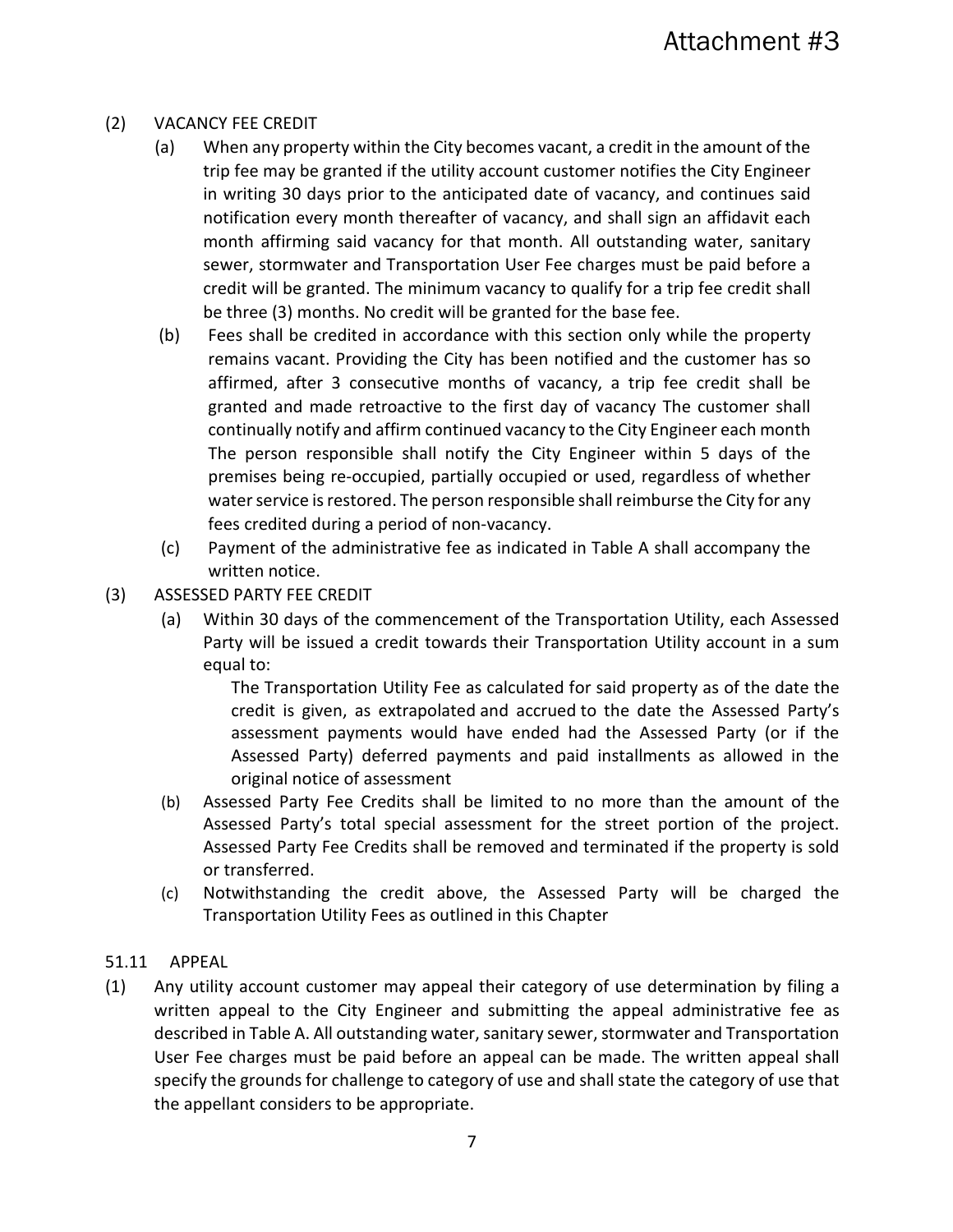- (2) The appeal shall be made in writing and be filed with the City Engineer within 30 days of the date on the utility bill. The appeal submittal must be complete, and all fees paid in order for it to be reviewed.
- (3) The appeal must specify the basis for the appeal and may include a traffic study prepared as noted in Section 51.09(3) above, and shall be limited to the facts related to the developed property improvements, trip generation rates, category of use and other factors material to the calculation of the usage fee. An appeal must be based on actual use, and not categorized directly from a land use zoning category of use.
- (4) The City Engineer shall review the petition and make a determination if there is an error in any order, decision or determination made pertaining to the category of use of the property or calculation of the usage fee. If the trip generation rate is within 10% of the rate used to generate the usage fee, no adjustments in the usage fee shall be made because this is within the expected margin for day-to-day variations. Once a determination has been made on a category of use, change of category of use and/or fee, no additional request may be filed for the same parcel unless there has been a significant material change from the prior determination. The decision of the City Engineer shall be provided in writing to the applicant. If the City Engineer determines that an adjustment is necessary, the appeal fee shall be refunded.
- (5) A utility account customer may appeal the decision of the City Engineer to the Public Works Committee. The appeal must be filed in writing to the City Engineer within 30 calendar days from the date that the decision of the City Engineer was mailed to the utility account customer. There is not an additional appeal fee for an appeal to the Public Works Committee.
- (6) The Public Works Committee shall hear and decide appeals made on the basis of an alleged error in the determination of the category of use of the property or calculation of the Transportation User Fee. The Public Works Committee shall determine whether the category of use of the property is fair and reasonable in accordance with the terms of this ordinance and, in the event the appeal is granted, whether or not a refund is due the appellant and the amount of the refund. The Public Works Committee shall conduct a hearing and provide notice to the appellant at least five business days prior to the hearing. The Public Works Committee shall obtain sufficient facts upon which to make a determination, and the decision shall be based upon the evidence presented. The Public Works Committee shall inform the customer of its decision by certified mail and shall notify the Common Council. The decision of the Public Works Committee shall be final. If an appellant is successful in their appeal, the appeal fee shall be refunded.

#### 51.12 BILLING AND COLLECTION OF FEES

(1) The Transportation User Fee shall be billed and collected monthly with and as part of the combined City utility billing which includes electric, water, wastewater, and stormwater feesthrough the city's Water Works and Lighting utility. The property owner shall ultimately be responsible for payment of the Transportation Utility fee.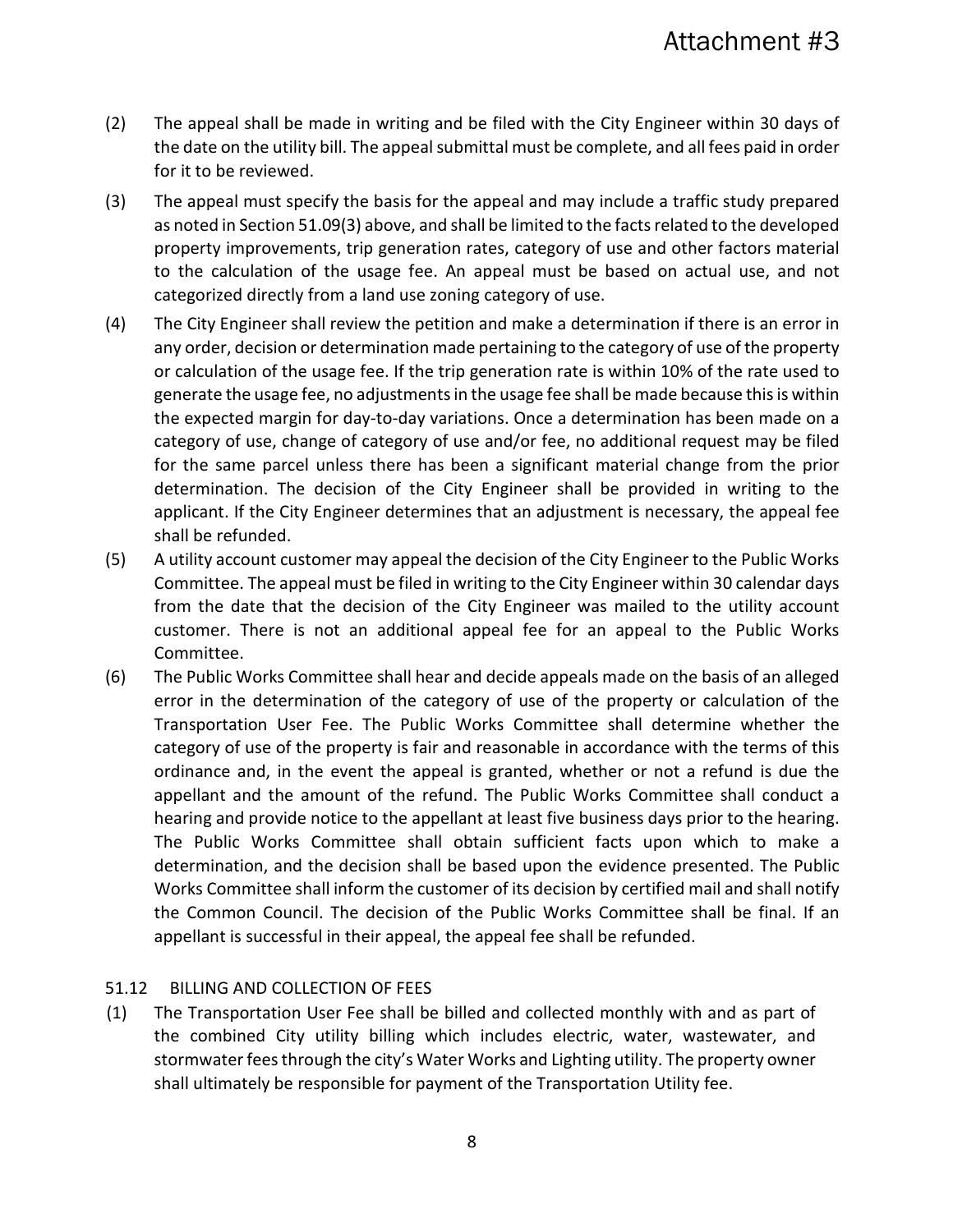- (2) In the event payments received from the City's billings, described in subsection (1) of this section, are inadequate to satisfy in full all of the electric, water, sanitary sewer, stormwater, and Transportation User Fees, credit shall be given first to penalty fees and interest, and then divided evenly between the funds.
- (3) Failure to pay the charges within 20 days of the billing date will be subject to a late payment charge of three (3) percent of the most recent past due charge.
- (4) If the Transportation User Fee is not paid when due, the City shall proceed to collect such charges in any manner provided by law, or seek imposition of the charges in the property tax bill for the benefitted property.

| <b>SECTION II</b>  | All ordinances, or parts of ordinances, in conflict herewith are hereby<br>repealed.                                                                                                                                                                      |
|--------------------|-----------------------------------------------------------------------------------------------------------------------------------------------------------------------------------------------------------------------------------------------------------|
| <b>SECTION III</b> | The several sections of this ordinance shall be considered severable. If any<br>section shall be considered by a court of competent jurisdiction to be<br>invalid, such decision shall not affect the validity of the other portions of<br>the ordinance. |
| <b>SECTION IV</b>  | This ordinance shall take effect on July 1, 2022.                                                                                                                                                                                                         |

Shane E. Blaser, Mayor

Jennifer M. Gossick, City Clerk

ADOPTED:

APPROVED:

PUBLISHED: